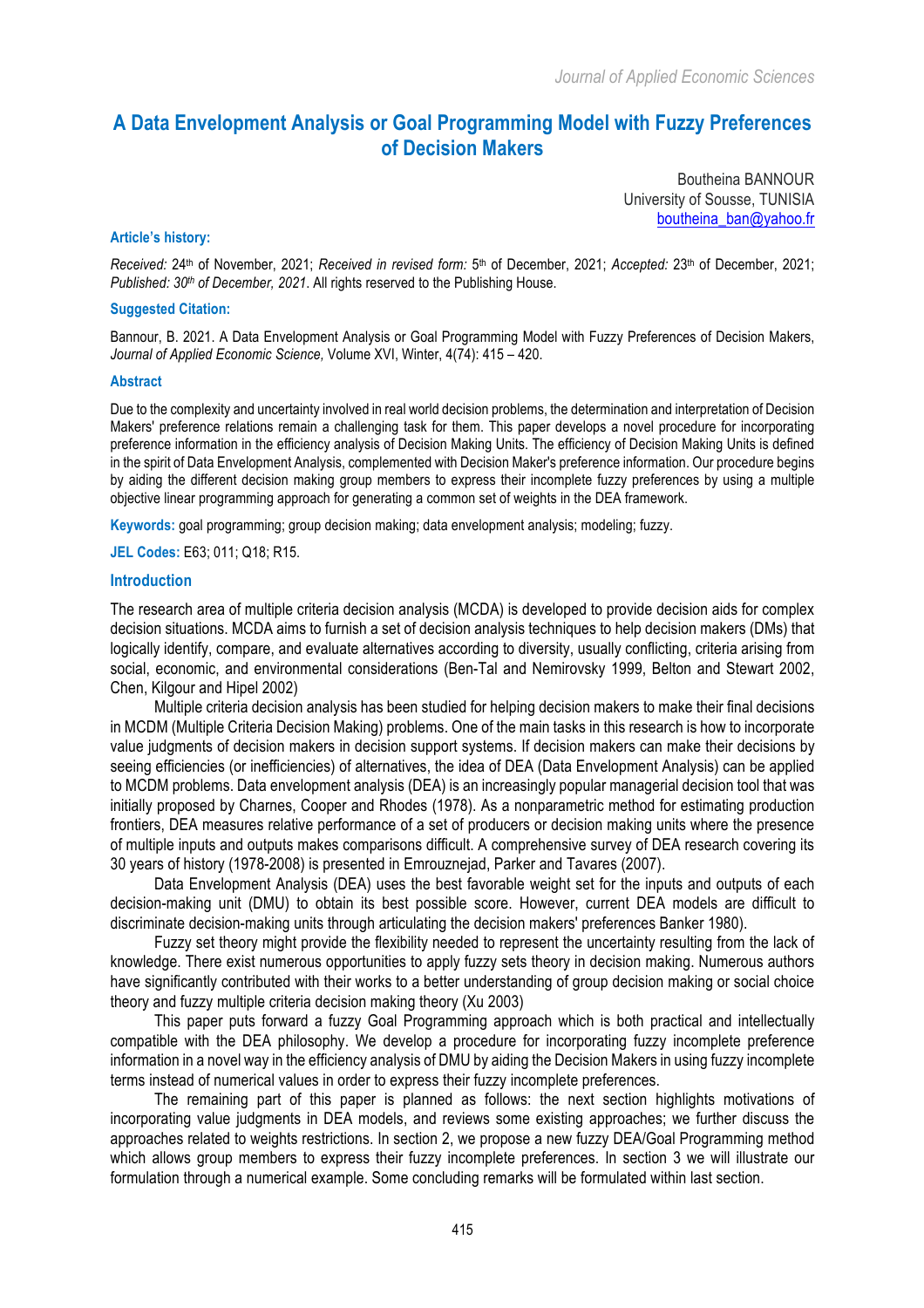### **1. Incorporation of Value Judgments in Data Envelopment Analysis Models**

Charnes *et al.* (1978) present a description of a mathematical programming formulation (CCR model) for the empirical evaluation of relative efficiency of a DMU. This presentation rests mainly on the observed quantities of inputs and outputs for a group of similar referent DMU. Banker *et al.* (1984) provided a formal link between DEA and estimation of efficient production frontiers via constructs used in production economics.

A major feature of the ratio formulation of CCR model is the reduction of multiple outputs as well as multiple inputs for each DMU into a single 'virtual' output and single 'virtual' input. This ratio allows for an efficiency measurement of each DMU. Indeed, this ratio is maximized by forming an objective function for a particular DMU which we are going to refer to as  $DMU_0$ .

Provided that input savings lend themselves to estimation in practical applications, DMU managers have to deal with some inputs such as the level of advertising, median income in service area, number of competitors that are out of control. In such cases, data about the extent to which an exogenously fixed input variable may be reduced holds little interest for the DMU manager.

It is imperative that we further extend the DEA models in order to estimate the extent to which the controllable or discretionary inputs can be reduced by the DMU manager while keeping the exogenously fixed inputs at their current level. Banker (1980) specified explicit postulates, such as convexity and monotonicity, for the underlying production possibility set employed for estimating the relative efficiency of individual DMUs. This characterization of the production possibility set will be adopted in order to estimate the relative efficiencies when some of the inputs elude control. By the way, this is one of the DEA model restrictions which are regarding the weights fixation of the inputs and outputs.

Thereby, Pedraja-Chaparro *et al.* (1997) revealed significant variations in the coefficients from year to year even when the basic input-output data are supplied in constant values. It appears that only a minor fraction of the variations may be attributable to technological change.

Sinuany-Stern and Friedman (1998) developed a new method which provides for given inputs and outputs the best common weights for all the units that discriminate optimally between the efficient and inefficient units as given by the DEA. Their approach allows ranking all the units on the same scale. This new method, Discriminant Data Envelopment Analysis of Ratios (DR/DEA), presents a further post-optimality analysis of DEA for organizational units when their multiple inputs and outputs are given. They construct the ratio between the composite output and the composite input, where their common weights are computed by a new non-linear optimization of goodness of separation between the two groups.

Roll *et al.* (1991) argued that DEA is a mathematical programming approach to assessing relative efficiencies within a group of Decision Making Units (DMUs). An important outcome of such an analysis is a set of virtual multipliers or weights accorded to each (input or output) factor considered. These sets of weights are, typically, different for each of the participating DMUs. A constrained version of the DEA model is offered where bounds are imposed on weights, reducing, thus, the variation of the importance accorded to the same factor by the various DMUs.

Pedraja-Chaparro, Salinas-Jimenez and Smith (1998) study the role that weight restrictions play in DEA. Arguably, the decision to include a factor (input or output) in a DEA model represents an implicit judgment that the factor has a non-trivial weight. For that reason, it seems perverse to allow DEA to assign a trivial weight to that factor in assessing the efficiency of a unit. As a result, there is a strong reason for imposing restrictions on factor weights. Conversely, many existing methods of weight restriction are in practice unwieldy. Due to the complexity and uncertainty involved in real world decision problems, the determination and interpretation of the weights given to the output remain a challenging task for the decision makers.

### **2. Determination of the Fuzzy Weight Given to the Output**

Refers to Charnes *et al.* (1978), the CCR formulation developed to evaluate the technical (output) efficiency measure for a DMU target is given by the following linear programming sets:

## Max  $Z_0 = \phi$

Subject to:  $\phi$ .  $Y_0 - Y.W + s^+ = 0$  (1)

$$
X W + s = X_0
$$
 and W,  $s^*$ ,  $s^* \ge 0$ .

*where: φ* represents the efficiency measure in the output-oriented CCR model. It is calculated by running the above linear programming algorithm once for each firm in the sample. If  $\phi = 1$ , firms are considered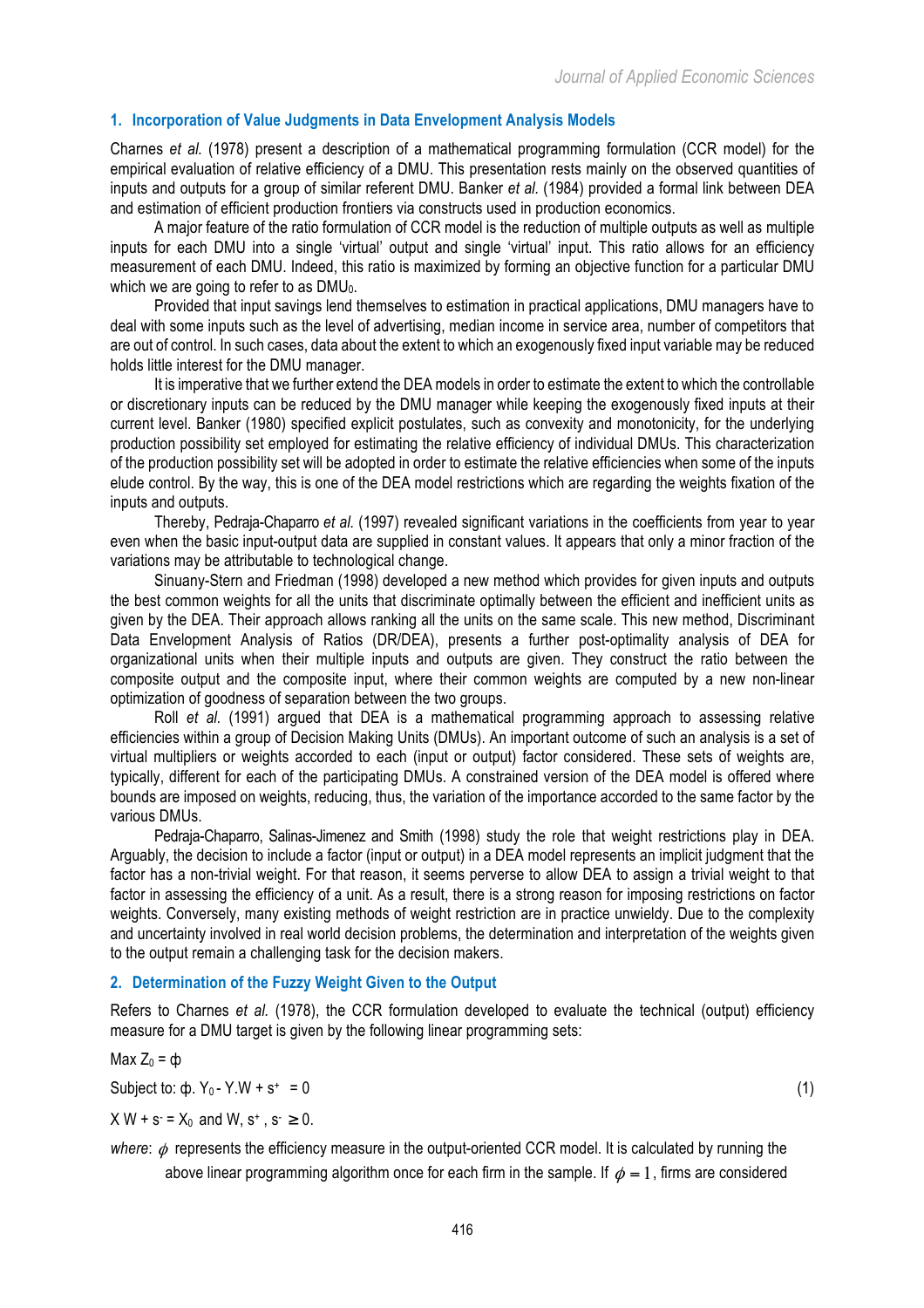efficient, while if  $\phi$  < 1 firms are considered inefficient and  $\phi$  measures how much each output should be expanded for every firm to be considered technically efficient; X is the input matrix used by all firms in the sample; Y is the output matrix produced by all the firms in the sample;  $X_0$  is the input vector consumed by the DMU<sub>0</sub> to produce Y<sub>0</sub>; **s**<sup>+</sup> and **s**<sup>-</sup> denote the output and input slacks vectors respectively. These slacks allow a handling reduction and an increase in inputs or outputs to reach the boundary of a production frontier; *W* is the weighting vectors of an evaluated  $DMU<sub>0</sub>$ .

These weights (W vector) reflect the DM's preferences. As it is known, decision making is a basic human activity, in which most decision processes are based on preference relations. Up to now, some studies dealt with the DM's preference where the parameters are usually subjectively fixed and considered as crisp values (Foroughi and Aouni 2012, Pedraja-Chaparro, Salinas-Jimenez and Smith 1997)

In some practical situations, due to either the vague nature of human judgment, high order of the preference relation presented by multiple decision makers, the DMs may obtain some preference relations with entries being fuzzy. Also, and sometimes, because of time pressure, lack of knowledge, and the DM's limited expertise related with the decision making problem, the DMs may develop an incomplete fuzzy preference relation in which some of the elements cannot be provided. In this paper, we use the goal programming method to reflect the decision making preferences in the process of assessing efficiency, such that several incomplete fuzzy preference relations of the decision maker are considered. Therefore, in order to elucidate these preferences, we put forward the following definitions.

## *Definition 1*:

Let  $L_d = (l_{jkd})_{m \times m}$  be a preference relation, and then *L* is called an incomplete fuzzy preference relation, if some of its elements cannot be given by the decision maker d, which we denote by the unknown number $(\pi)$ , and the others can be provided by the DM, which satisfy (Chen, Kilgour and Hipel 2011)

$$
l_{jkd} \in [0,1]
$$
\n
$$
l_{jkd} = 1 \forall i, k \in M: \forall d \subset D: \tag{3}
$$

$$
l_{jkd} + l_{kjd} = 1 \,\forall j, k \in M; \,\forall d \in D; \tag{3}
$$

$$
l_{jjd} = 0.5 \tag{4}
$$

*where*  $l_{ikd}$  Represents the preference degree provided by the decision maker  $d$ .

# *Definition 2:*

Let  $L_d = (l_{ikd})_{m \times m}$  be an incomplete fuzzy preference relation, then *L* is called an additive consistent incomplete fuzzy preference relation, if all the known elements of *L* satisfy the additive transitivity:

$$
l_{jkd} = l_{jzd} - l_{kd} + 0.5 \,\forall j, k, z \in M; \,\forall d \in D; \tag{5}
$$

For the convenience of computation, we construct an indication matrix  $\Delta = (\zeta_{jkd})_{m\times m}$  of the incomplete fuzzy preference relation  $L_d = (l_{jkd})_{m \times m}$ , where:

$$
\forall j, k, \in M; \forall d \in D; \qquad \begin{cases} \n0 & Si & l_{jkd} = \pi \\ \n0 & Si & l_{jkd} \neq \pi \n\end{cases} \tag{6}
$$

Let  $W = (w_1, w_2,...w_m)^T$  be the weights vector of the incomplete fuzzy preference relation  $L_d = (l_{jkd})_{m \times m}$ , *where*: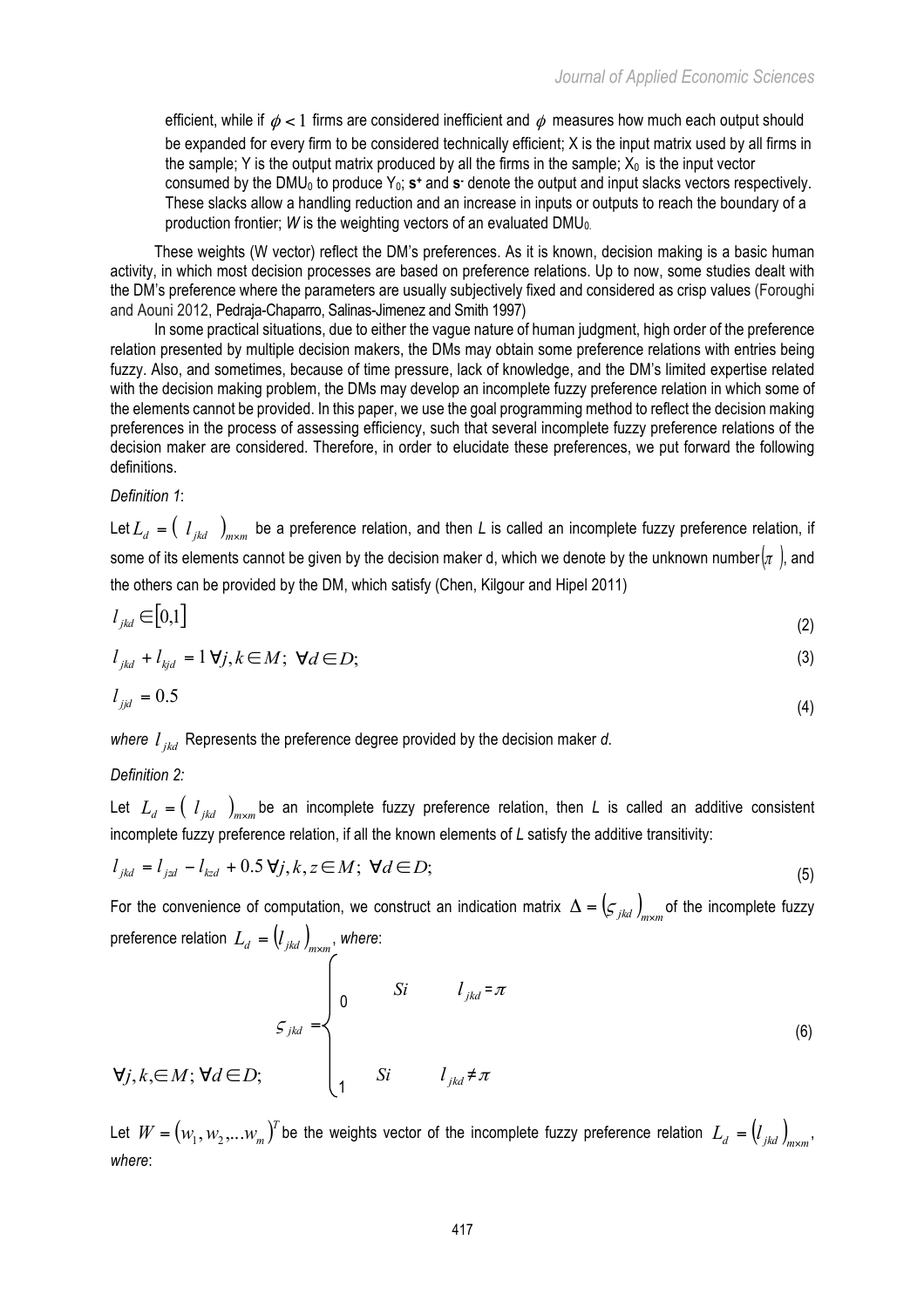$$
\sum_{j=1}^{m} w_j = 1 \quad \forall j = 1, 2, ..., m; \qquad w_j \ge 0
$$
\n(7)

If  $L_d = (l_{jkd})_{m \times m}$  is an additive consistent incomplete fuzzy preference relation, then such a preference relation must satisfy (Xu, Da and Liu 2009):

$$
\varsigma_{jkd}(l_{jkd}) = \varsigma_{jkd} \left[ \frac{m}{2} \left( w_j - w_k \right) + 0.5 \right] \forall j, k, \in M; \forall d \in D; \tag{8}
$$

However, in the general case, eq. (8) does not hold. Refers to (Xu, Da and Liu 2009), we shall relax eq. (8) by looking for the weights vector of the incomplete fuzzy preference relation  $L_d = (l_{jkd})_{m \times m}$  that approximates eq. (8) by minimizing the error  $\varepsilon_{ikd}$ , where:

$$
\varepsilon_{jkd} = \left| \zeta_{jkd} l_{jkd} - \zeta_{jkd} \left[ \frac{m}{2} \left( w_j - w_k \right) + 0.5 \right] \right| = \varepsilon_{jkd} \left| l_{jkd} - \frac{m}{2} \left( w_j - w_k \right) - 0.5 \right| \quad \forall j, k, \in M; \forall d \in D
$$
\n(9)

Thus, we can construct the following multi-objective programming model:

$$
\min \varepsilon_{jkd} = \varepsilon_{jkd} \left| l_{jkd} - \frac{m}{2} \left( w_j - w_k \right) - 0.5 \right| \qquad \forall j, k, \in M; \forall d \in D;
$$
\n
$$
\text{S/C:} \tag{10}
$$

$$
\sum_{j=1}^{m} w_j = 1 \quad \forall j = 1, 2, ..., m; \ w_j \ge 0
$$

The problem of finding a weights vector can also be formulated as the following programming model:

$$
\min \sum_{d=1}^{D} \sum_{j=1}^{m} \sum_{k=1, k \neq j}^{m} = \left| \mathcal{S}_{jkd} \right| l_{jkd} - \frac{m}{2} \left( w_j - w_k \right) - 0.5 \left\| \mathbf{v}_j, k, \in M; \mathbf{V}d \in D; \right\}
$$
\n
$$
\text{S/C:} \tag{11}
$$

$$
\sum_{j=1}^{m} w_j = 1 \quad \forall j = 1, 2, ..., m; \ w_j \ge 0.
$$

Solution to the above minimization problem is found by solving the following goal programming model:

Minimiser
$$
\left(\delta_{jkd}^+ + \delta_{jkd}^-\right)
$$
  
\nS/C  
\n
$$
S_{jkd}\left[l_{jkd} - \frac{m}{2}\left(w_j - w_k\right) - 0.5\right] = \delta_{jkd}^- - \delta_{jkd}^+ \quad \forall j, k, \in M; \ \forall j \neq k; \ \forall d \in D;
$$
\n(12)

$$
\begin{aligned}\n&\frac{S_{jkd}}{k} \left[ \frac{\mu_{jkd} - \frac{1}{2} (w_j - w_k) - 0.5}{2} \right] = o_{jkd} - o_{jkd} && \text{v}, k, \in M, \text{ v}, \text{v}, \text{v}, \text{v} \in D, \\
&\sum_{j=1}^{m} w_j = 1 && \text{v}, \text{v} \in D, \\
&\sum_{j=1}^{m} w_j = 1 &&\sum_{j \text{nd}} w_j = 1 \\
&\delta_{jkd}^+, \delta_{jkd}^- \ge 0 \text{ V}, k, \in M;\n\end{aligned}
$$

The model (eq. 12) can be approached with the following fuzzy multiple objective programming model: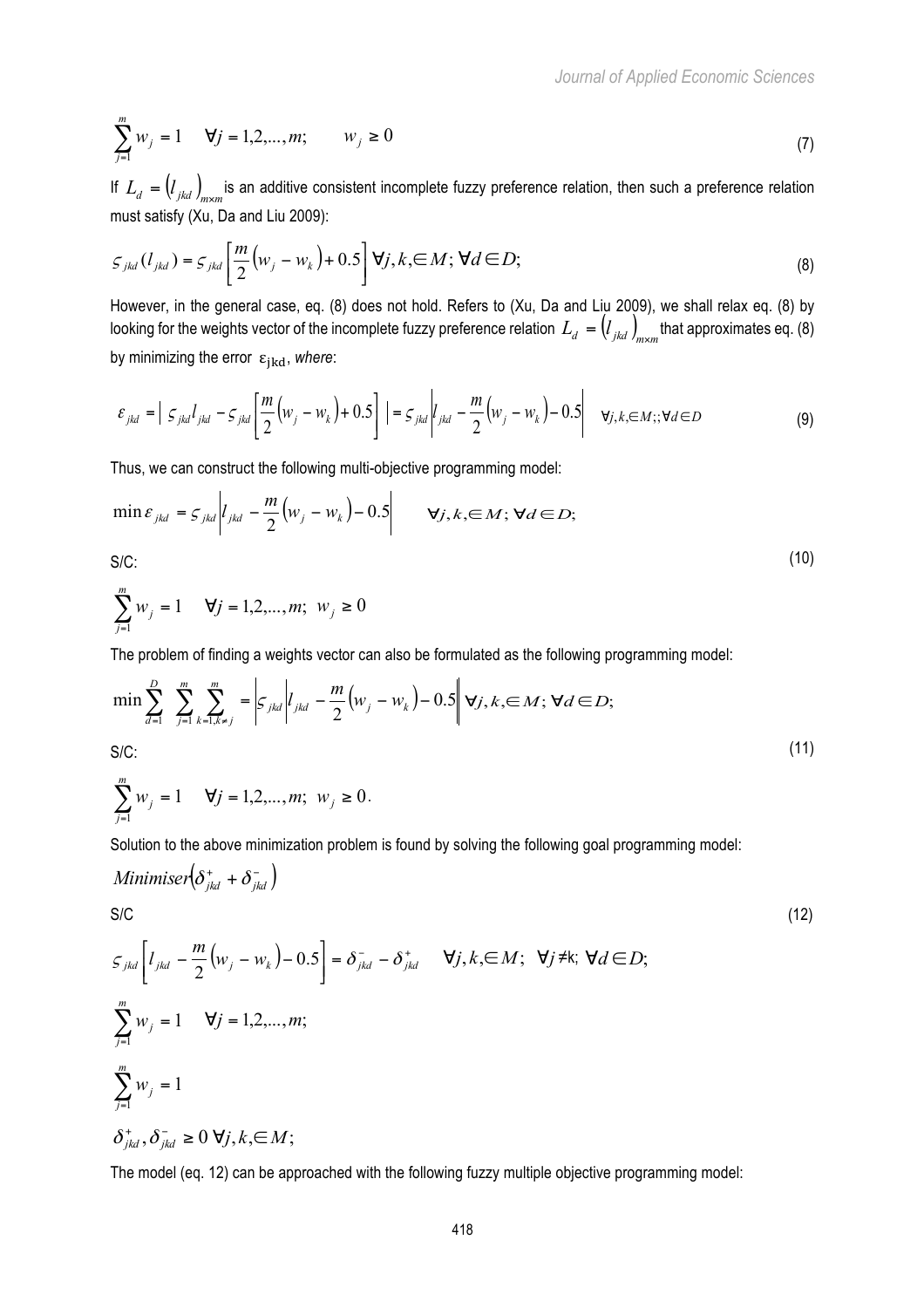$S/C:$  (13)  $1 - (\delta_{ikd}^- - \delta_{ikd}^+) \ge \lambda$  $\left[l_{jkd} - \frac{m}{2}(w_j - w_k) - 0.5\right] = \delta_{jkd} - \delta_{jl}$  $\mathcal{L}_{jkd}\left[l_{jkd} - \frac{m}{2}\left(w_j - w_k\right) - 0.5\right] = \delta_{jkd}^- - \delta_{jkd}^+ \quad \forall j, k, \in M; \quad \forall j \neq k; \forall d \in D;$ 1  $\sum_{j=1} w_j =$ *m*  $\sum_{j=1}^{j} w_j = 1 \quad \forall j = 1, 2, ..., m; \ w_j \ge 0$  $\delta_{ikd}^+$ ,  $\delta_{ikd}^-$  ≥ 0  $\forall j, k, \in M$ ;  $\forall d \in D$ ;

The weight vector  $W = (w_1, w_2, ... w_m)^T$  of the incomplete fuzzy preference relation  $L_d = (l_{jkd})_{m \times m}$ can be obtained by solving the mathematical model (eq. 13).

Each decision maker *d* who is a member of the group decision making provides fuzzy incomplete preferences instead of precise preferences for a pairwise comparison matrix  $I_d$  (for example in the case that we consider 3 DMUs):

$$
l_d = \begin{bmatrix} 0.5 & l_{12d} & l_{13} \\ l_{21d} & 0.5 & l_{23d} \\ l_{31} & 0.1_{32d} & 0.5 \end{bmatrix}
$$
 (14)

*where:*  $I_{12d}$  represents the preference degree of DMU1 to DMU2, the degree is provided by the decision maker *d*.

Combining models (eq. 1) and (eq. 13) will result to a fuzzy DEA GP model that integrates explicitly the fuzzy preference of the FDM, as follows:

$$
Max[\phi + \lambda]
$$
  
\nS/C:  
\n
$$
\phi. Y_0 - Y.W + s^* = 0
$$
  
\n
$$
X W + s = X_0 \qquad s^*, s \ge 0
$$
  
\n
$$
1 - (\delta_{jkl}^{\dagger} - \delta_{jkl}^{\dagger}) \ge \lambda
$$
  
\n
$$
S_{jkd} \left[ l_{jkd} - \frac{m}{2} (w_j - w_k) - 0.5 \right] = \delta_{jkd}^{-} - \delta_{jkd}^{+} \quad \forall j, k, \in M; \quad \forall j \ne k; \forall d \in D;
$$
  
\n
$$
\sum_{j=1}^{m} w_j = 1 \quad \forall j = 1, 2, ..., m;
$$
  
\n
$$
w_j \ge 0
$$
  
\n
$$
\delta_{jkd}^{+}, \delta_{jkd}^{-} \ge 0 \quad \forall j, k, \in M; \forall d \in D;
$$
\n(15)

The software LINGO package can be used to solve program (15).

#### **3. Numerical Example**

*Max*<sup>λ</sup>

In this section, a numerical example will be utilized to illustrate the application of the developed model. Suppose that we consider the case of three decision maker who have given their preferences on the three DMUs in three different formats, *i.e.:*